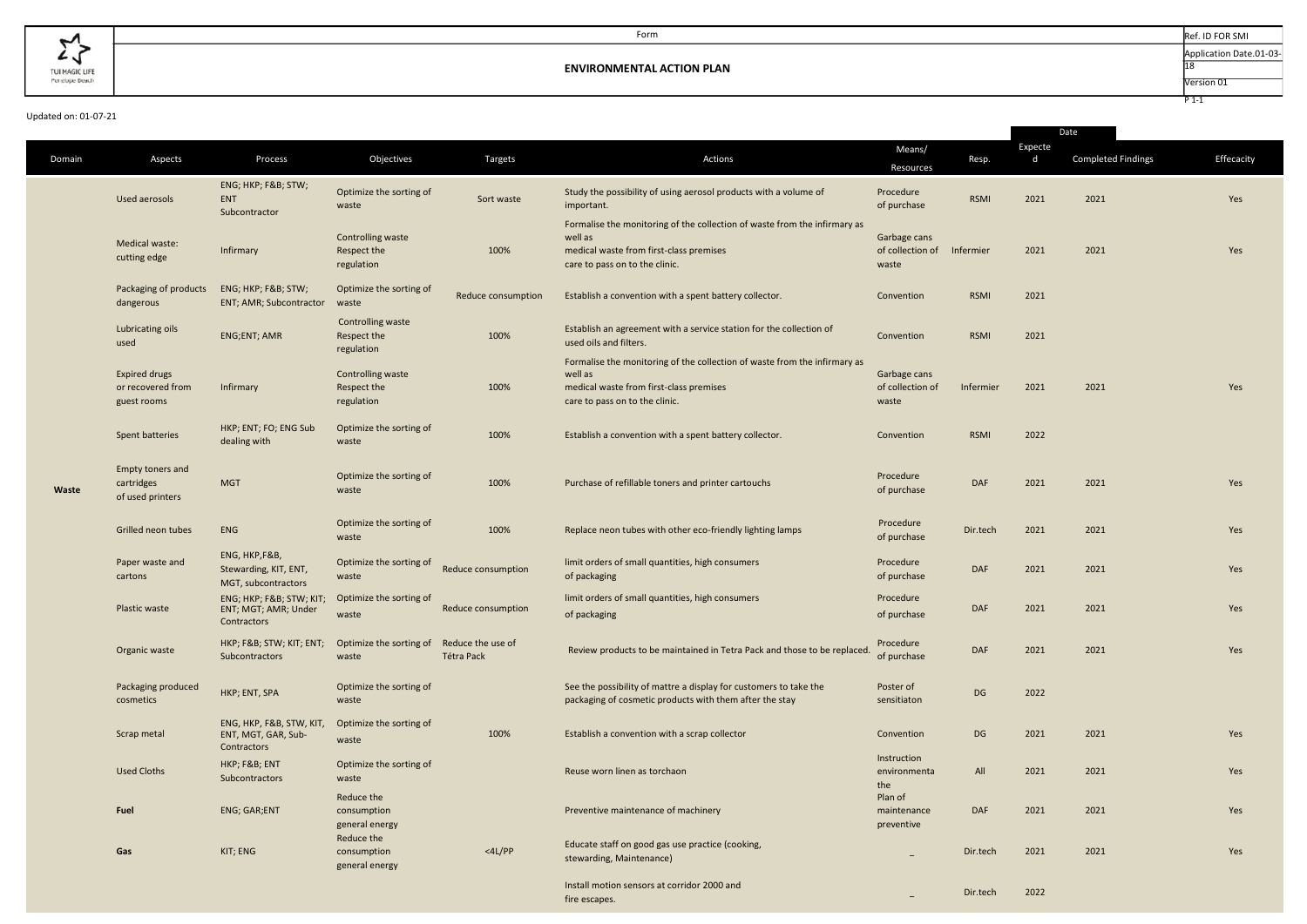|               |                                     | All the dep.  | Reduce the<br>consumption<br>general energy                     | <22 kwh/PP                                                                             | Change 100% of incandescent lamps with lamps<br>in the rooms and in the meeting rooms and<br>administration.                                                        | 38135 TD          | Dir.tech    | 2022             |      |             |     |
|---------------|-------------------------------------|---------------|-----------------------------------------------------------------|----------------------------------------------------------------------------------------|---------------------------------------------------------------------------------------------------------------------------------------------------------------------|-------------------|-------------|------------------|------|-------------|-----|
| <b>Energy</b> |                                     |               |                                                                 |                                                                                        | Install motion detectors in locker rooms and in<br>toilet.                                                                                                          | 300 DT            | Dir.tech    | 2022             |      |             |     |
|               | <b>Electricity</b>                  |               |                                                                 |                                                                                        | Installation of photovoltaic panels for production<br>of electricity                                                                                                |                   | DG          | 2021             | 2021 |             | Yes |
|               |                                     |               |                                                                 |                                                                                        | Installation of a power cut-off at the<br>rooms of the bungalows.                                                                                                   | 7242 DT           | DG          | 2022             |      |             |     |
|               |                                     |               |                                                                 |                                                                                        | Regulation Upgrade and Reinforcement by Management<br>Centralized Technology. (GTC)                                                                                 | 63300 DT          | DG          | 2022             |      |             |     |
|               |                                     |               |                                                                 |                                                                                        | Application of reflective film on poorly oriented glass facades<br>common premises and rooms.                                                                       | 19920 DT          | DG          | 2022             |      |             |     |
|               |                                     |               | Improve quality of BOD5 <30mg/L<br>treated water                | <b>HG &lt;10mg/L</b><br>Chl <2000mg/L<br>COD <90mg/L<br>MES<30mg/L                     | Perform analyses to verify wastewater parameters.                                                                                                                   | 220 DT            | <b>RSME</b> | Winter 21-<br>22 |      |             |     |
|               | <b>STEP treated water</b>           | AMR           |                                                                 |                                                                                        | Emptying of bios systems service (bio1 and bio2), repair of<br>the ventilation system and checking the conditions of the<br>membranes and change them if necessary. |                   | Dir.tech    |                  |      |             |     |
|               |                                     |               |                                                                 |                                                                                        | Sand filter filter load change                                                                                                                                      | 50000 DT          | Dir.tech    |                  |      |             |     |
|               |                                     |               |                                                                 |                                                                                        | Active Charcoal Filter Crack Repair and Change<br>coal                                                                                                              |                   | Dir.tech    |                  |      |             |     |
|               |                                     |               |                                                                 |                                                                                        | Change of air filters for tarp, bios1 and bio aerators                                                                                                              |                   | Dir.tech    |                  |      |             |     |
|               |                                     |               |                                                                 |                                                                                        | Draining and cleaning of the waste water accumulation sheet and<br>check the state of the ventilation system.                                                       |                   | Dir.tech    |                  |      |             |     |
| Water         |                                     |               |                                                                 |                                                                                        | Draining and cleaning of the irrigation tarp (treated water).                                                                                                       |                   | Dir.tech    |                  |      |             |     |
|               |                                     |               |                                                                 |                                                                                        | Installation of a second lift pump                                                                                                                                  |                   | Dir.tech    |                  |      |             |     |
|               |                                     |               |                                                                 |                                                                                        | Installation of an Air Extractor in the Accumulation Cover Room<br>wastewater                                                                                       |                   | Dir.tech    |                  |      |             |     |
|               |                                     |               |                                                                 |                                                                                        | Maintenance and cleaning of the ultraviolet sterilizer                                                                                                              |                   | Dir.tech    |                  |      |             |     |
|               |                                     |               |                                                                 |                                                                                        | Installation of a new Accumulation Cover Front Grill                                                                                                                |                   | Dir.tech    |                  |      |             |     |
|               | Wastewater discharges All the Depts |               | Improve the quality of<br>aqueous discharges                    | <b>HG &lt;30mg/l</b><br>Chl <700mg/l<br>BOD5 <400mg/l<br>COD <1000mg/l<br>MES <400mg/l | Monitor and analyze the monthly consumption of<br>pool detergents and chlorines not subjected to automatic dosing.                                                  |                   | <b>RSMI</b> | 2022             |      |             |     |
|               |                                     |               |                                                                 |                                                                                        | Plan the completion of the grease trays.                                                                                                                            |                   | Dir.tech    | 2022             |      |             |     |
|               | <b>Atmospheric releases</b>         |               | Limit releases                                                  | SO2 (mg/Nm3) <5<br>NOx (mg/Nm3)<200                                                    |                                                                                                                                                                     |                   |             |                  |      | See repport |     |
| Air<br>HCFCs/ | VOCs / CFCs and<br>CO2              | All the Depts | atmospheres                                                     | Dust (mg/Nm3)<5                                                                        | Measure releases from approved organizations (twice/year)                                                                                                           | 1500 DT           | Dir.tech    | 2021             | 2021 | of analysis | Yes |
| <b>Noise</b>  | <b>Noise</b>                        | All the Depts | Reduce the risk of<br>noise                                     | CO (mg/Nm3)<100<br>105 dB                                                              | Respect the schedule of activities                                                                                                                                  | $\qquad \qquad -$ | Ent manager | 2021             | 2021 |             | Yes |
|               | <b>Explosion / Fire</b>             | All processes | Reduce degradation and<br>soil and soil pollution<br>tablecloth | an exercise/year                                                                       | Train staff in firefighting and                                                                                                                                     |                   | RSMQE/DG/   |                  |      |             |     |
|               |                                     |               |                                                                 |                                                                                        | first aid in collaboration with emergency preparedness.                                                                                                             |                   | Tech Dir    | 2022             |      |             |     |
|               |                                     |               |                                                                 |                                                                                        | Plan a blank exercise and formalize it.                                                                                                                             |                   | <b>RSME</b> | 2022             |      |             |     |
|               |                                     |               |                                                                 |                                                                                        | Establish an internal operating plan.                                                                                                                               | 850 DT            | <b>RSMI</b> | 2021             | 2021 |             | Yes |